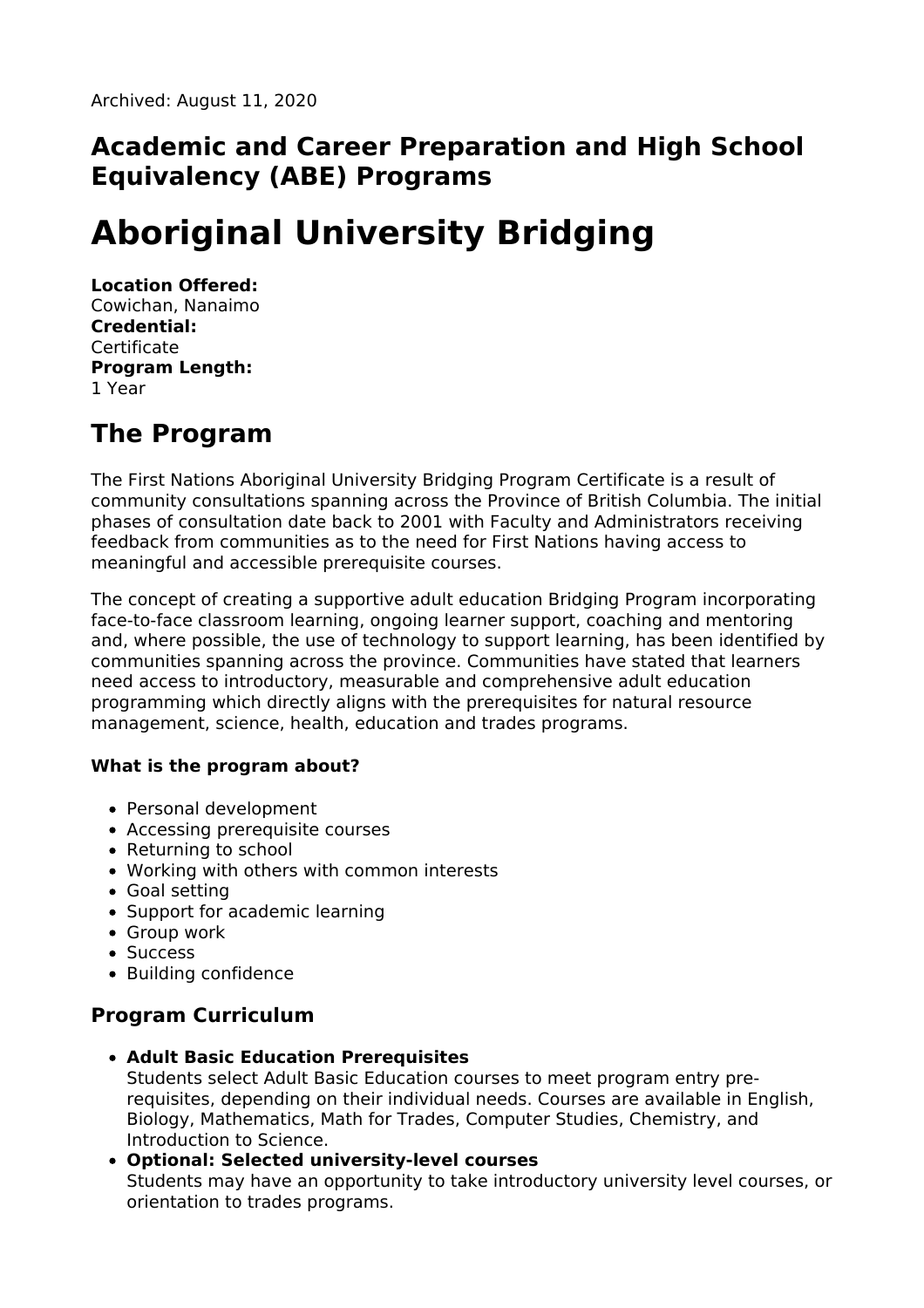# **Program Outline**

The program is individually designed, based on the needs and goals of each student. The following are sample program streams, for students bridging into Forestry, Practical Nursing, and Trades programs.

Bridging into many other programs, and other courses are available.

### **Example #1: Bridging into Forestry**

#### **August**

• ILRP 100 - (Indigenous Learning and Recognition Portfolio)

#### **Fall Semester**

- ILRP 100 (Indigenous Learning and Recognition Portfolio)
- ENGL 047 (English-Advanced)
- SCIE 040 (Science and Technology)
- FRST 131 (Forest Botany)

#### **Spring Semester**

- ILRP 100 (Indigenous Learning and Recognition Portfolio)
- BIOL 047 (Biology 11 Advanced)
- MATH 045 (Principles of Math 11: Part I)
- FRST 162 (Fire Management)

#### **Intersession Semester**

- ENGL 067 (English-Provincial)
- MATH 046 (Principles of Math 11: Part II)

### **Example #2: Bridging into Practical Nursing**

#### **August**

• ILRP 100 - (Indigenous Learning and Recognition Portfolio)

#### **Fall Semester**

- ILRP 100 (Indigenous Learning and Recognition Portfolio)
- ENGL 037 (English Intermediate)
- MATH 020 (Math-Fundamental)
- Selected UP course, for example: PNUR 171T (Human Relationships I)

#### **Spring Semester**

- ILRP 100 (Indigenous Learning and Recognition Portfolio)
- ENGL 047 (English-Advanced)
- MATH 030 (Math-Intermediate)
- Selected UP course, for example: PNUR 172T (Human Relationships II)

#### **Intersession Semester**

- ENGL 067 (English-Provincial)
- BIOL 067 (Biology 12 Provincial)